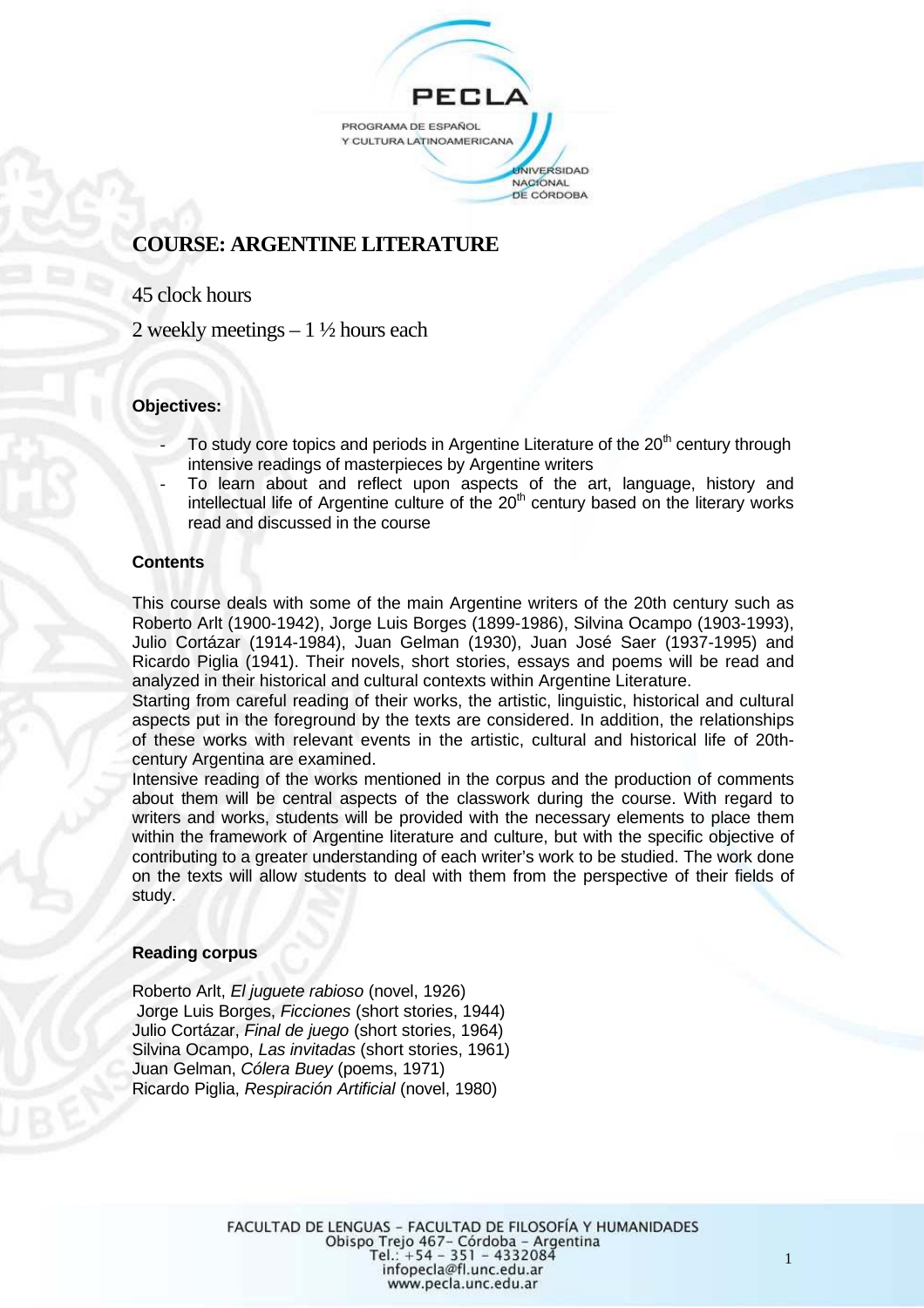**PFC** PROGRAMA DE ESPAÑOL Y CULTURA LATINOAMERICANA **NIVERSIDAD** NACIONAL DE CÓRDOBA

Juan José Saer, *Lugar* (short stories, 2000) Ricardo Piglia, *El último lector* (essays, 2005)

## **Methodology**

- Literary periods, writers and works: introduction, explanation and discussion in class
- Reading "workshops" and comments about the literary works in the course
- Oral presentations by students
- Writing "workshops" of essays on topics related to the writers discussed
- Follow-up and tutorial advice for the students on the course

#### **Evaluation**

| Term test:                | 200  | points |
|---------------------------|------|--------|
| Brief critical essay 1:   | 150  | points |
| Brief critical essay 2:   | 150  | points |
| Final paper:              | 200  | points |
| Final interview:          | 100  | points |
| Oral presentation:        | 100  | points |
| Attendance/Participation: | 100  | points |
| Total:                    | 1000 | points |
|                           |      |        |

## **Selected critical bibliography**

AAVV, Poéticas del relato. Antología de lecturas críticas, Buenos Aires, Norma,2004. AAVV, Dominios de la literatura. Acerca del canon, Buenos Aires, Losada, 1998. Compilación a cargo de Susana Cella.

ALAZRAKI, Jaime, IVASK, Ivar y Joaquín MARCO (eds), Julio Cortázar: la isla final, Barcelona, Ultramar, 1988.

BALDERSTON, Daniel, Out of Context. Historical Reference and the Representation of Reality in Borges, Durham and London, Duke University Press, 1993.

BARRENECHEA, Ana María, Textos hispanoamericanos. De Sarmiento a Surduy, Caracas, Monte Ávila, 1978

BOCCANERA, Jorge, Confiar en el misterio. Viaje por la poesía de Juan Gelman, Buenos Aires, Sudamericana, 1994

BORGES, Jorge Luis, Autobiografía. 1899-1970, Buenos Aires, El Ateneo, 1999 BORRE, Omar, Arlt y la crítica (11926-1930). Buenos Aires, América Libre, 1996

BRATOSEVICH, Nicolás y Grupo de Estudios, Ricardo Piglia y la cultura de la contravención Buenos Aires, Atuel, 1997

CORBATTA, Jorgelina, Narrativas de la guerra sucia en Argentina, Buenos Aires, Corregidos, 2000

DALMARONI, Miguel, Juan Gelman, contra las fabulaciones del mundo, Buenos Aires, Almagesto, 1993